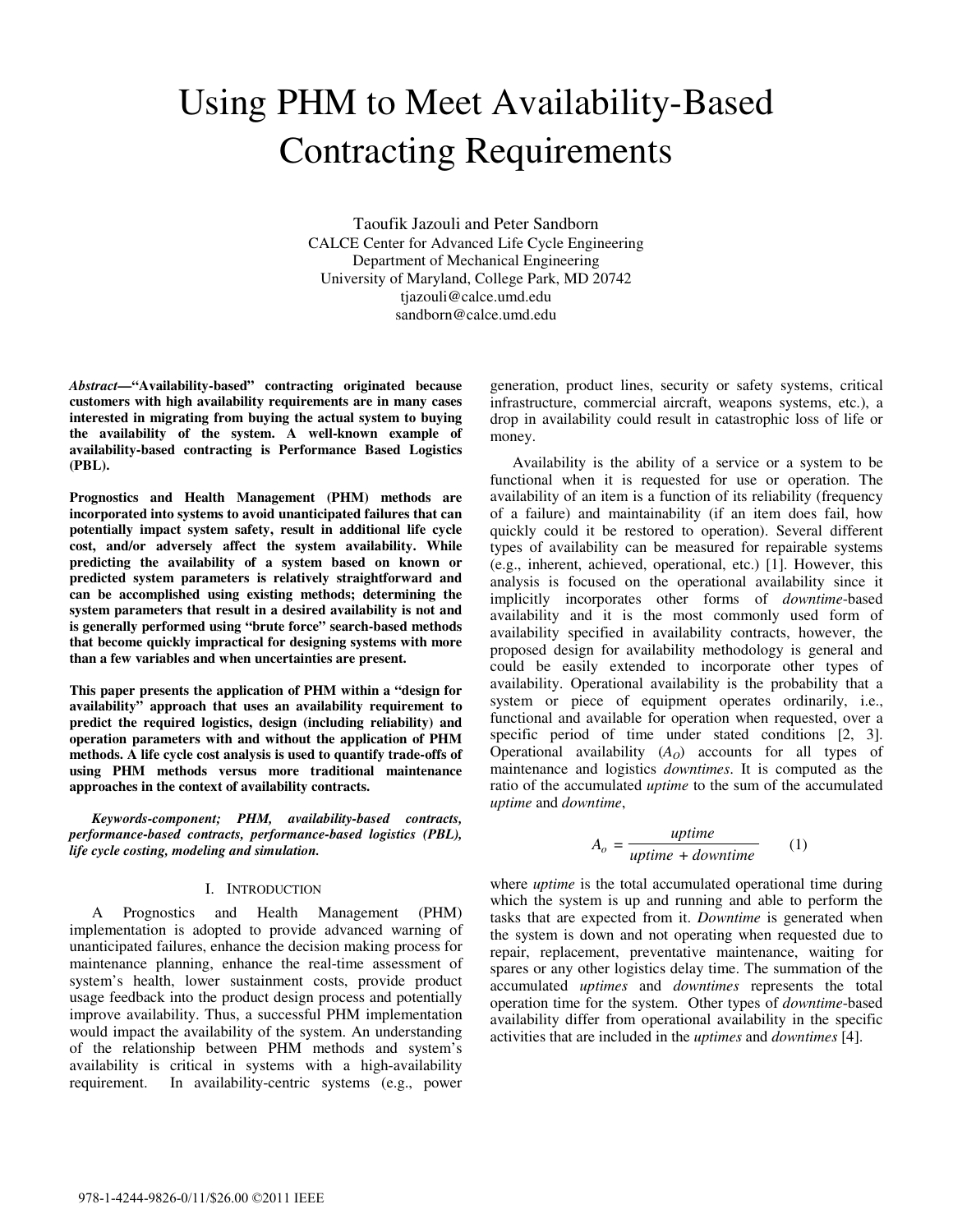

Figure 1. Design for Availability Methodology.

Customers of availability-centric systems, are in many cases interested in buying the availability of a system, instead of actually buying the system itself; or the amount of money that the system manufacturer or system provider is paid for is a function of the availability achieved. This approach illustrates the concept of "availability-based" contracting. A detailed explanation of these types of contracts, and similar types of contracting (e.g., outcome-based contracting [5] and performance-based logistics [6,7]), is provided in [8]. Generally, Availability-based contracts specify an availability requirement that has to be met at all times, or during specific time periods, throughout the system's operational life. Both, the customer and the system manufacturer or provider, have the challenging task of appropriately pricing the contract and determining the necessary system's design and support parameters to meet the availability requirement specified in the contract. To support these activities the concept of "design for availability" has been introduced, which is a methodology that uses a specific availability requirement (as an input) to determine the required logistics, design and operations parameters (as outputs). A detailed description of the methodology and its application is provided in [8]. The preliminary work appearing in [8] was limited to the system parameters affecting either *downtime* (i.e., when the system is down undergoing a repair or waiting for spares) or *uptime* (i.e., when the system is up and running), but not both. In this paper, the application of the methodology has been extended and generalized to include the prediction of system parameters concurrently affecting both *downtime* and *uptime*, to meet a specific availability requirement.

The derivation and application of the design for availability methodology that is used to determine the necessary system

parameters (e.g., reliability) to meet an availability requirement are presented in this paper. The next section describes the design for availability approach and the required steps for the application of the approach. Section III illustrates the application of the methodology to determine the reliability of the system (i.e., time-to-failure) for simple case study examples for systems with and without PHM subject to an availability requirement. The example application includes a life cycle cost and return on invest analysis.

## II. DESIGN FOR AVAILABILITY APPROACH

Using today's models and tools, availability is computed based on known or estimated system reliability, operational and logistics parameters, etc. However, while determining the availability that results from a set of system parameters and/or events is straightforward, determining the system parameters and/or events that result in a desired availability is not. The goal of the work presented in this paper is to reverse the problem. In other words, to create a methodology that determines the necessary system reliability, operational parameters, and/or logistics management parameters to meet a specific availability requirement; i.e., a "design for availability" methodology.

The methodology introduced uses the availability requirement to compute and impose the necessary *uptimes* and *downtimes* throughout the system's life. Then, it uses these imposed *uptime* and *downtime* values to solve for the unknown system parameters. In the context of design for availability, there exist two distinct types of system parameters: parameters affecting either *uptime* or *downtime* (not both) and parameters concurrently affecting both *uptime* and *downtime*. Figure 1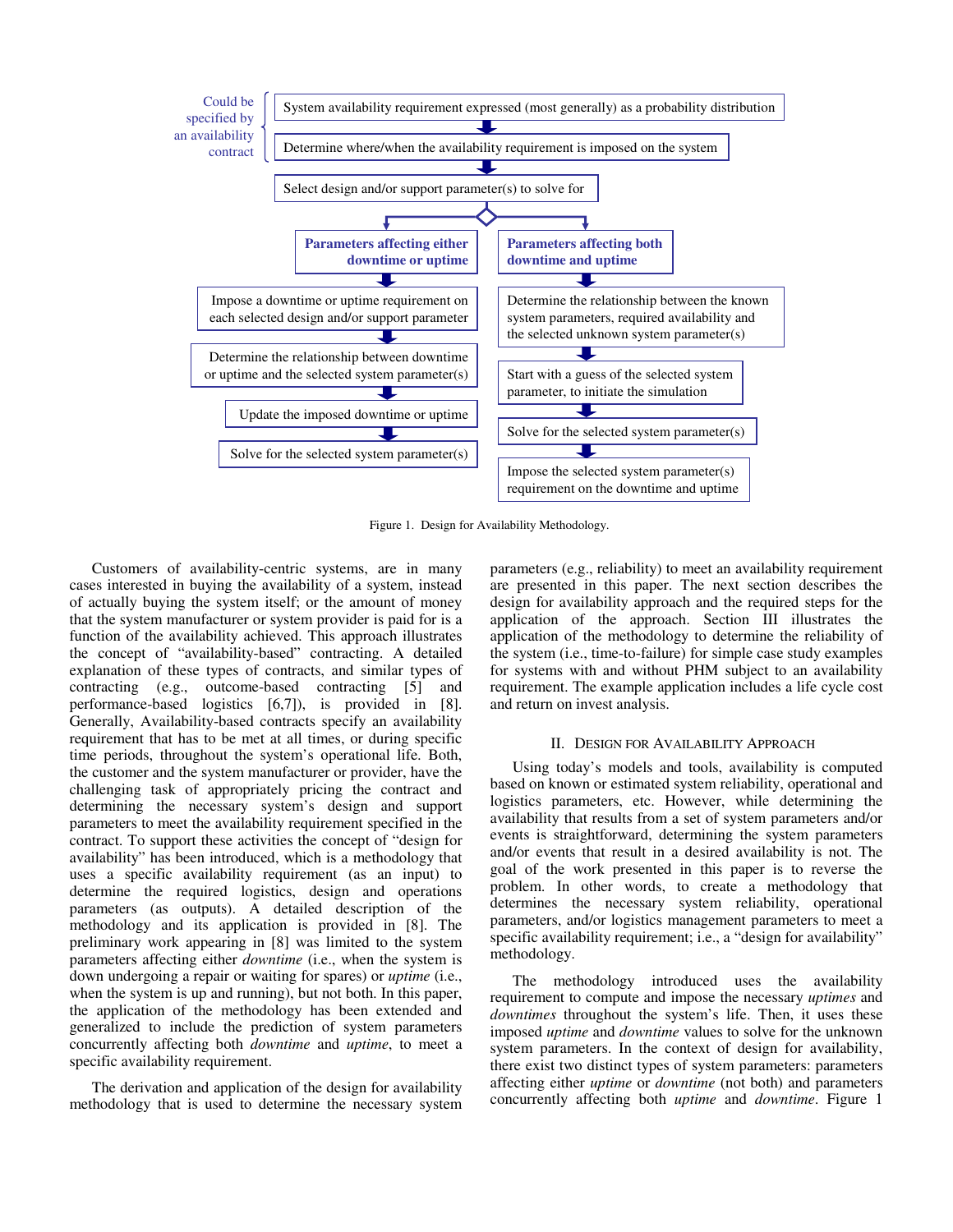shows the steps to formulate and execute the design for availability solution for both types of parameters. Previous work [8] demonstrates the application of the methodology to parameters affecting either *uptime* or *downtime*. The work presented in this paper is focused on the derivation of system parameters that concurrently affect both *uptime* and *downtime*.

Details for each step of the process of determining system parameters concurrently affecting both *uptime* and *downtime* (for a specific availability requirement) are discussed qualitatively in the following subsections. An example application of the process is provided in Section III.

## *A. Interpreting the Availability Requirement*

The design for availability methodology is applicable to any type of input of the availability requirement (e.g., single value, probability distribution, range of values, etc.). Availability requirements, although often expressed as a single value, really generally represents a probability distribution. Since, even when a contract specifies the availability requirement as a single value, the interpretation of this single value either leads to considering the average availability of a population of systems, i.e., the average of a distribution; or the single value is the minimum availability of all system instances within the population. These interpretations are consistent with the fact that the reliability of the product or system is represented as a probability distribution (or, more accurately a set of probability distributions each corresponding to a different relevant failure mechanism); thus using a logistics management plan that is common across the population, each system instance will have a different availability value depending on the failure dates of the subsystem instances that occupy it and the operational profile variations.

## *B. Determine Where/When the Availability Requirement is Imposed*

To generalize the design for availability model, a conservative approach is adopted by fulfilling an availability requirement at all times during the entire support life. In other words, the model satisfies any availability contract requirement, regardless of the availability evaluation time intervals specified by the contract terms. However, if needed, the model could be adjusted to evaluate the availability requirement only at the contract's defined times (which could be less conservative). For the remainder of this discussion it is assumed that the availability requirement implies that the operational availability (*Ao*) should not drop below the availability requirement value at any time during the entire support life. Notice that if the availability requirement is interpreted as a probability distribution, then the availability of every member of the population should satisfy a sampled value from the availability distribution requirement. However, if the availability requirement is interpreted as a single minimum value, then the availability of every member of the population should satisfy this availability single minimum value throughout the entire support life.

By analyzing the  $A<sub>O</sub>$  variations based on (1), the  $A<sub>O</sub>$  keeps decreasing during *downtimes* and increasing during *uptimes*. In other words,  $A<sub>O</sub>$  reaches its local minimum values at the end of every *downtime*. Thus, if the availability requirement is satisfied at the end of every *downtime* (minimum  $A<sub>0</sub>$  values satisfy the requirement), it will be satisfied at all times during the support life of the system. Therefore the approach is to impose the availability requirement at the end of every *downtime*.

## *C. Select Design and/or Support Parameter to Solve for*

Different values of a system parameter could generate different *downtimes* and/or *uptimes*, resulting in different availability values. For example, to meet a specific availability requirement, the reliability of the system could be improved, and/or the logistics management could be modified. This means, once the availability requirement is defined, a decision has to be made upfront regarding which system parameter the system manufacturer, provider or user is willing to change to meet the availability requirement. Once the system parameter that will be modified to meet the availability requirement is selected, the availability requirement will be used to solve for it, i.e., the availability requirement is used as an input to the model, and the selected/unknown system parameter is one of the resulting outputs of the model.

### *D. Determine the Type of Parameter*

As mentioned previously, there exist two types of system parameters: parameters affecting either *uptime* or *downtime* (not both), and parameters concurrently affecting both *uptime* and *downtime*.

In the case of parameters affecting either *uptime* or *downtime* (not both), one of the two quantities (*uptime* or *downtime*) is known and can be determined from the known system parameters, while the other quantity is unknown. In other words, a change in the value of the selected unknown system parameter produces a change in only one of the two quantities (either *uptime* or *downtime*), while the other quantity is exclusively dependent on the other known system parameters. For example, if *uptime* is the known quantity (determined from the known system parameters), while the *downtime* is the unknown quantity that is imposed based on the required availability and the system generated *uptimes*. Then, the selected unknown system parameter solely depends on the *downtime* and is computed based on the imposed *downtime*. This version of the methodology is only applicable to system parameters that explicitly affect either *uptime* or *downtime*, but not both. A detailed description and treatment of this type of parameters was provided in [8].

The focus of this paper is on the other type of system parameters, i.e., parameters concurrently affecting both *uptime* and *downtime*. A change in the value of this type of parameter could produce a change in both *uptime* and *downtime*. Both quantities (*uptime* and *downtime*) are dependent on this type of parameters (reliability is a prime example). When one of these system parameters is unknown, then both *uptime* and *downtime* are unknown. Therefore, a *downtime* or *uptime* requirement cannot be exclusively imposed as described in the previous paragraph and in [8]. This means, a relationship between the known system parameters, required availability and the selected unknown system parameter needs to be defined, to solve for this type of system parameter.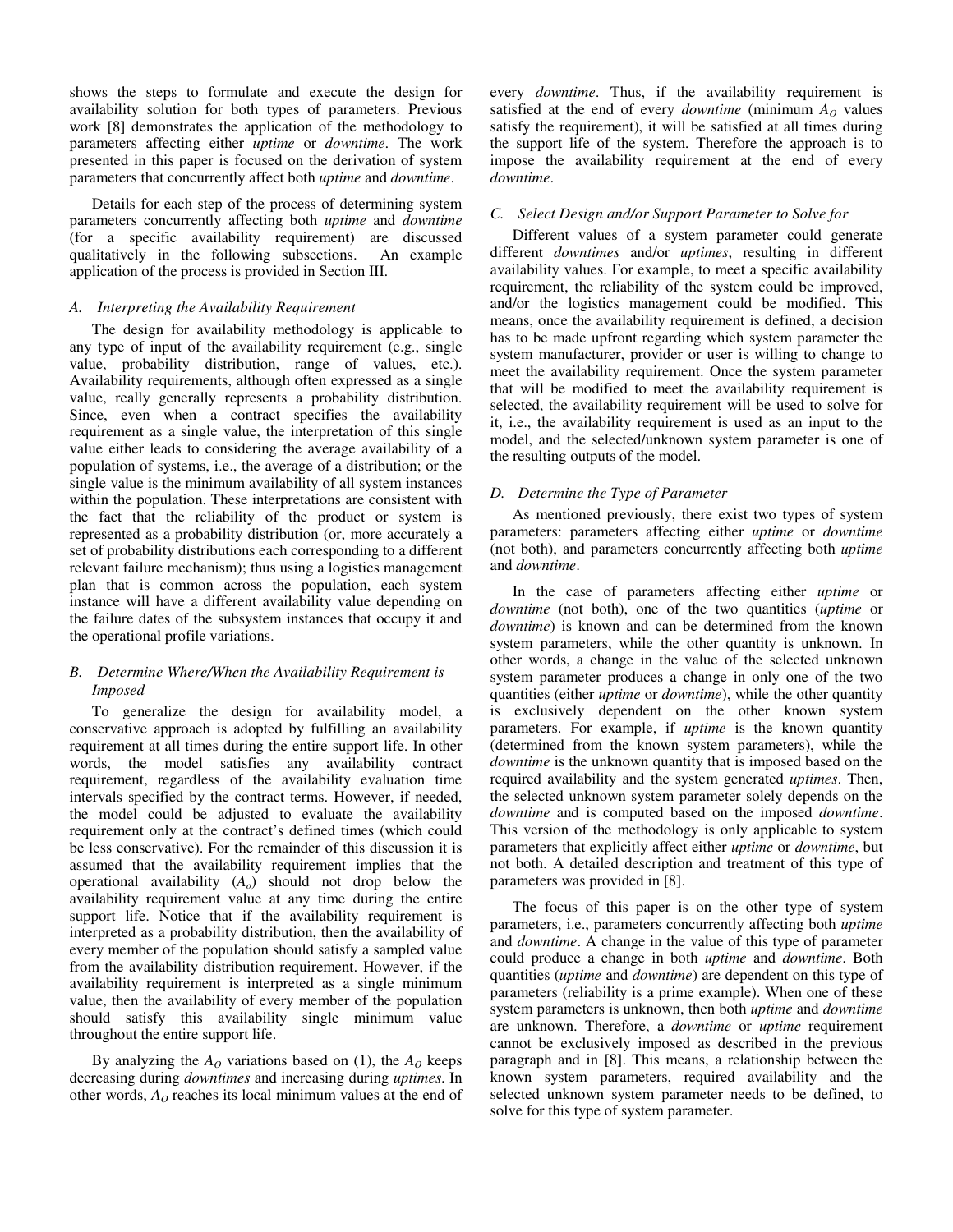## *E. Determine the Relationship Between the Known System Parameters, Required Availability and the Selected Unknown System Parameter*

As explained in the previous subsection, when the selected unknown system parameter concurrently affects *downtime* and *uptime*, a relationship between the known system parameters, required availability and the selected unknown system parameter needs to be determined in order to solve for the unknown system parameter.

In this case, there are three unknown quantities: 1) the unknown system parameter, 2) the *downtime* and 3) the *uptime*. Therefore, three relationships need to be established in order to solve for the three unknown quantities. Since these types of system parameters explicitly affect the *uptime*, therefore, the *uptime* could be expressed as a function of the unknown system parameter; this generates the first relationship. Similarly, the unknown system parameter explicitly affect the *downtime*, thus, *downtime* could be expressed as a function of the unknown system parameter; generating the second relationship. Also, availability is by definition a function of *uptime* and *downtime*; hence the third relationship. At this point, three relationships have been defined, with three unknowns (the unknown system parameter, the *downtime* and the *uptime*), thus the unknown system parameter, *uptime*, and *downtime*, can be solved for.

## *F. Start with a Guess of the Selected System Parameter, to Initiate the Simulation*

In general, a closed-form analytical solution cannot be determined when solving for the unknown system parameter as a function of known quantities (availability requirement and other known system parameters), since the sequences of the accumulated event outcomes are only generated in real simulation time. Also, when modeling real complex systems, probabilistic models are usually used where quantities include uncertainties (probability distributions).

The event outcomes associated with sampled values can only be accumulated by sampling the known quantities in real simulation time. Basically, an event outcome generated by the same known system parameter is not generally repeated (i.e., it does not generally reoccur in an identical form at a regular interval). Each sample of the same quantity, i.e., system parameter, could result in a different event outcome, producing a different sequence of events and results for every system instance.

As a result of the situation described above, a conservative guess of the initial value of the selected unknown system parameter is required in order to launch the simulation, i.e., launch the sampling of the known quantities and accumulate the events outcomes. However, this guess is only used to initiate the simulation; it does not affect the final results of the analysis.

## *G. Solve for the Selected System Parameter*

The model uses the initial guessed value of the selected unknown system parameter to generate the first *uptime* and *downtime* values. Then, the unknown system parameter value is computed and updated, at the end of the first *downtime*, while accounting for the accumulated events type and duration. Basically, the selected unknown system parameter is solved for or imposed using the known system parameters and the availability requirement.

## *H. Impose the Selected System Parameter Requirement on the Uptime and Downtime*

The computed system parameter value is used to compute and update the *uptime* and *downtime* values. Notice that the availability requirement was imposed through the selected system parameter, then the requirement has been transferred through the selected system parameter to impose the *uptime* and *downtime* values that are necessary to meet the availability requirement. Once all quantities are computed and updated, the process continues forward in time to the next event. The same computational process is performed at the end of every *downtime*, until the timeline reaches the end of the system's support life.

It is important to note that the described process is not iterative. Updating the unknown system parameter once at the end of every *downtime* is not the same as using multiple values of the unknown design variable and continually iterating the entire process until the availability requirement is met. And because it is not iterative, it has the following advantages: computationally simple and straightforward, an exact solution could be determined, and a real-time assessment could be performed.

Finally, the model uses the updated selected system parameter, *uptimes*, and *downtimes* to compute other quantities of interest (e.g., life cycle cost, avoided failures, etc.).

## III. APPLICATION OF THE METHODOLOGY: PREDICTING THE **RELIABILITY**

In this section, the design for availability methodology will be demonstrated for two system sustainment approaches: unscheduled maintenance and data-driven PHM [9], with the same availability distribution requirement (input). The objective is to determine the minimum 1 allowable reliability, i.e., time-to-failure (*TTF*), of the LRUs to meet the availability requirement. In this example, the reliability of each LRU is represented by its *TTF*, where each *TTF* corresponds to the period of time until the occurrence of the next actual failure.

 $1$  The required availability distribution and other quantities (inputs) that may be described as probability distributions are sampled and used to solve for a single value of *TTF*. This value represents the minimum *TTF* value (minimum allowable reliability) that is necessary to meet the sampled required availability in the environment defined by the sampled values of all the other input quantities. This process is repeated for each socket (a socket is an instance of an installation location for an LRU) in the population, resulting in a histogram of minimum allowable *TTFs*. Each individual in the histogram represents one socket in the population of sockets under one possible set of life cycle conditions.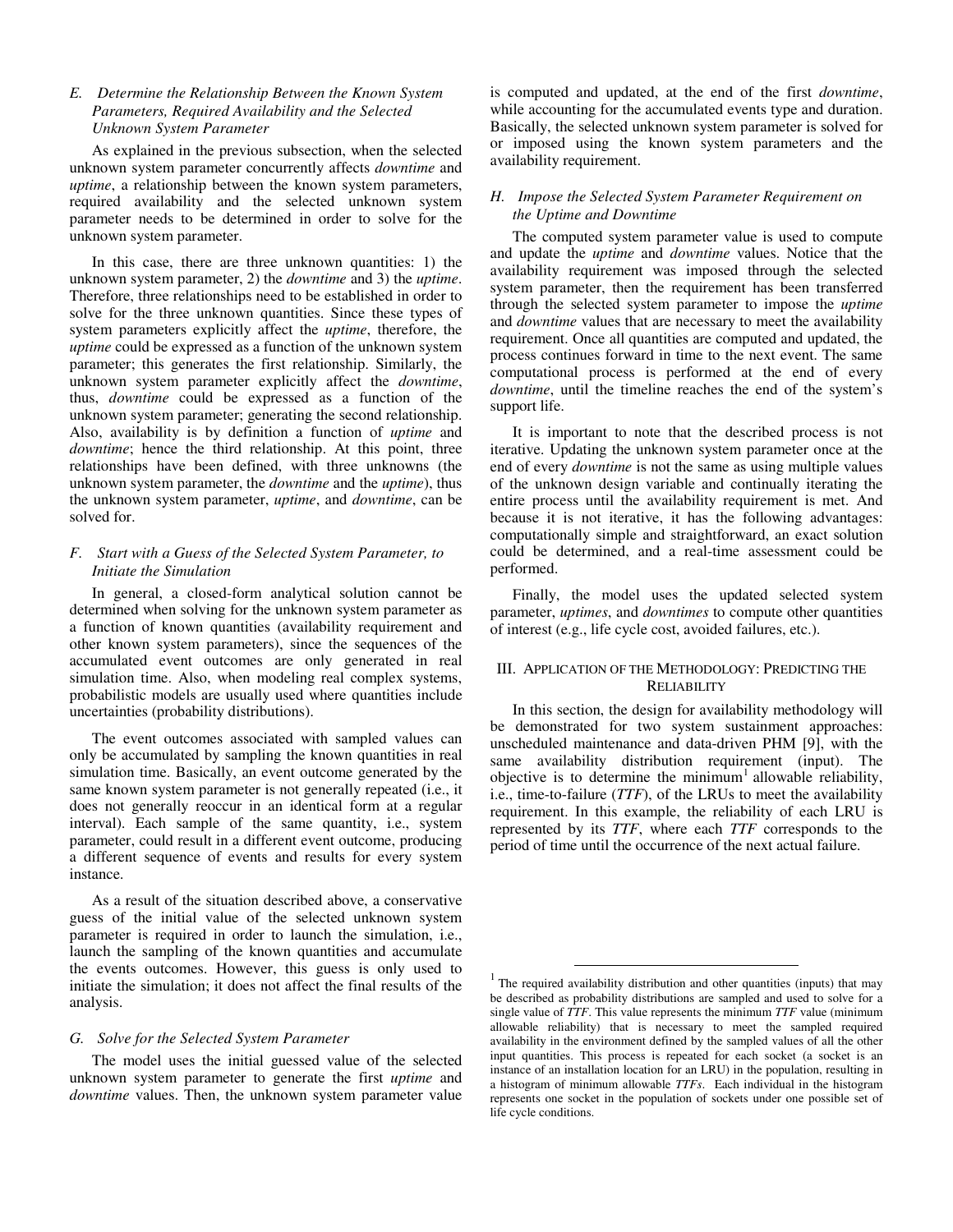

Figure 2. *TTF* implication on the operational timeline.

Notice that the *TTF* is the type of system parameters that concurrently affects both *uptime* and *downtime*. For example, consider the following scenario: the inventory is out of spares, the replenishment spares will be delivered one year from now, and the system is using last spare available from the inventory. The system will be up and running as long as this spare doesn't require replacement, thus the system *uptime* is dependent on the *TTF* of this spare. Also, the system *downtime* could be minimized if the spare being used does not require replacement until the replenishment spares are delivered (one year from now). However, as soon as the spare requires replacement, the system will be down until additional spares are received. Thus, the system *downtime* is dependent on the *TTF* of this spare. This simple scenario demonstrates how the *TTF* of the LRUs could affect both the *uptime* and *downtime*.

To demonstrate and verify the derivation of the *TTF* for a specific availability requirement, the design for availability methodology has been implemented within a PHM Return on Investment (PHM ROI) tool. The PHM ROI tool is a discrete event simulation that follows a population of sockets (a socket is an instance of an installation location for an LRU) throughout their entire support life from the first line replaceable unit (LRU) installation in the socket to the retirement of the socket. The tool determines the life cycle cost, return on investment and availability impacts associated with putting PHM structures into systems. The PHM ROI tool includes the modeling of other quantities as well (e.g., operational profile, false positives, cost of money, inventory management, etc). A detailed description of the PHM ROI tool is provided in [9, 10].

In order to use the application of the methodology on *TTF* as a qualitative verification of the application of the methodology, the following three steps are performed: first, using the availability distribution requirement as an input, determine the distribution of the minimum allowable *TTF*. Then, for verification purposes, use the generated *TTF* distribution as an input to the existing PHM ROI simulation (described in the introduction to this section) to predict an availability distribution as an output. Finally, compare the availability distribution input requirement to the availability distribution determined as an output – they should be equivalent.

Appendix A to this paper provides all the case study inputs, including LRU description, implementation and maintenance costs, operational profile and inventory management parameters. Notice that the *TTF* information is not provided in Appendix A, since it is an unknown quantity that needs to be determined based on the availability requirement, using the design for availability methodology.

## *A. Reliability (TTF) Derivation*

Both, the *TTF* values and the distributions modeling the effectiveness of a particular PHM approach, are used to predict the remaining useful life (RUL) of the LRUs. For each PHM sustainment approach (e.g., data-driven, model-based – also known as physics of failure, fixed-interval scheduled maintenance and unscheduled maintenance), the sampling of the *TTF* values is defined differently. The sampled *TTF* values are used to predict the maintenance events and to determine whether the selected PHM approach detected (or failed to detect) a failure [9].

In the unscheduled maintenance case, the sampling of the *TTF* values predict the date of the next maintenance event associated with a failure of a system instance. Spares are drawn from the inventory as needed to support maintenance. Once the inventory reaches a threshold value, additional spares are ordered, and the replenishment spares are delivered after a delivery lead time. Figure 2 illustrates this scenario, where *MDT* is maintenance downtime, *ILT* is the inventory lead time, *ST* is the spares threshold (once the inventory level drops below this value, additional spares are ordered), and *IDT* is inventory downtime (when the inventory runs out of spares, and the system is down waiting for spares).

Notice that the accumulated *uptime* accounts for all system's *uptimes*. This includes the system's uptime while using the inventory initial spares (*IS*) and the system's uptime while using inventory replenishment spares (*RS*). The *RS* could be ordered multiple times as needed,

$$
\sum UT = (IS)(TTF) + \sum (RS)(TTF) \qquad (2)
$$

The accumulated downtime includes the maintenance downtime (*MDT*) and the inventory downtime (*IDT*),

$$
\sum DT = \sum IDT + \sum MDT =
$$
  
 
$$
\sum (ILT - (ST)(TTF)) + \sum MDT
$$
 (3)

Notice that the summations in equations (2) and (3) do not necessarily refer to the analytical summations, but to the accumulation of events. Since these relationships are based on the accumulation of the event outcomes and sequences, that are only determined in real simulation time. Also, the model is probabilistic, this means each sample of the same quantity, i.e.,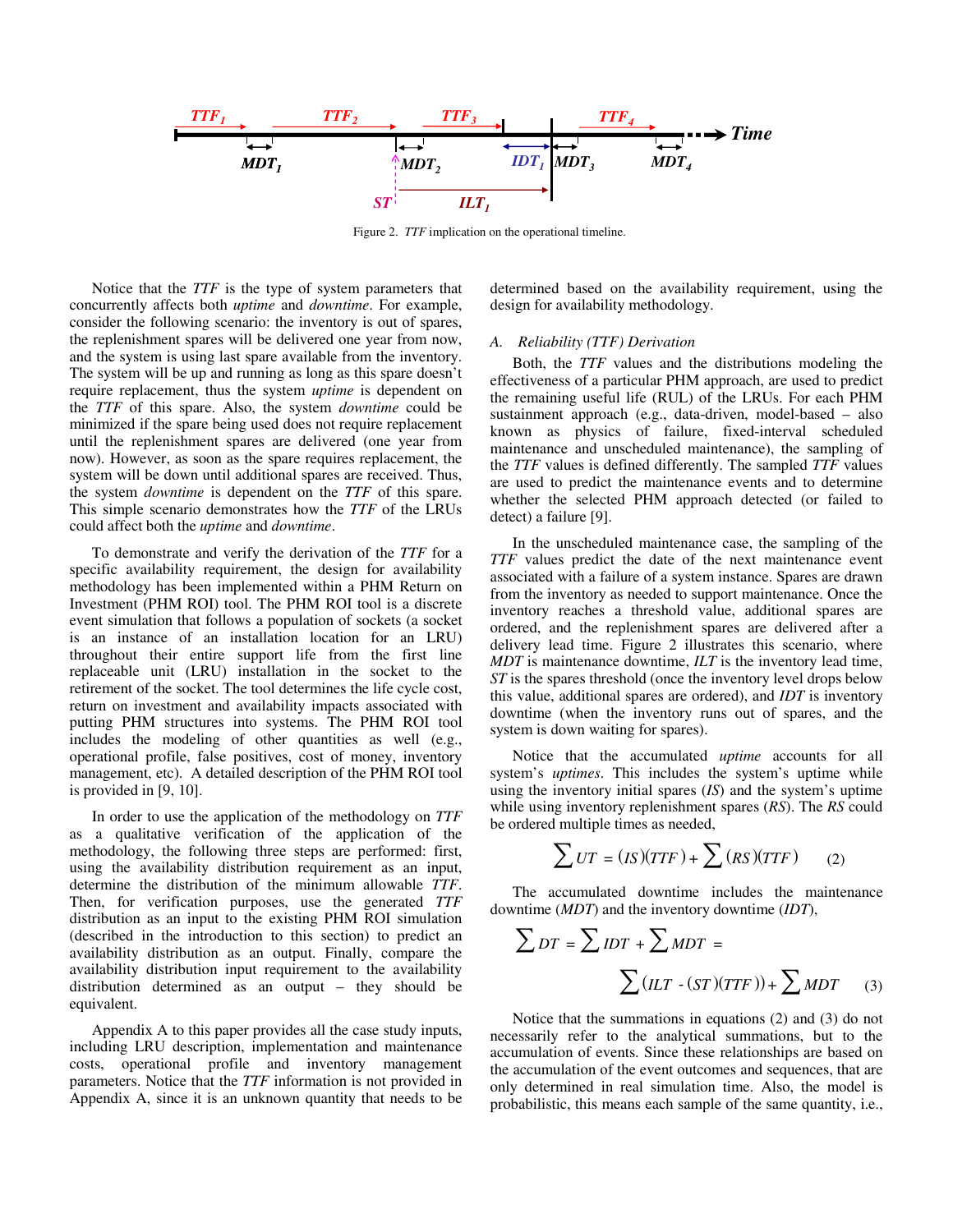

Figure 3. Updating the *TTFs*, *UTs* and *DTs*.

system parameter, could result in a different event outcome. A detailed explanation is provided in Section II.

The operational availability is, by definition, the accumulated *uptime* over the total operational time (i.e., sum of the total accumulated *uptime* and *downtime*),

$$
A_o = \frac{\sum UT}{\sum UT + \sum DT} \tag{4}
$$

where *UT* is the accumulated *uptime* and *DT* is the accumulated *downtime*.

For example, the kth *TTF* value could be derived by combining equations (2), (3) and (4). The kth *TTF* corresponds to the  $k^{th}$  *downtime*, where the  $k^{th}$  *downtime* could be a maintenance downtime, inventory downtime, or any other logistics downtime. Once again, the summations in equation (5) do not refer to analytical summations, but to the accumulation of events outcomes and sequences. Therefore, the right side of equation (5) does not explicitly include the "*k*" subscript,

$$
TTF_k = \frac{\sum ILT + \sum MDT}{\frac{I-A_o}{A_o} \left(IS + \sum RS\right) + \sum ST}
$$
 (5)

Notice that equations (2)-(5) could be slightly different for each problem set up or model. The modeling of the operational timeline illustrated in this section is by no means unique. However, different models could provide different equations, but, the steps of the procedure remain the same. Thus, the application of the design for availability methodology is general and could be apply to any problem, independently of the set up of these equations.

After every *downtime*, the *TTF* is computed using the procedure described above. However, the methodology derives the minimum allowable *TTF* that is necessary to meet the availability requirement. Figure 3 illustrates the process of updating the computed *TTF*s. Basically, after every *downtime*, the computed *TTF* is compared to the previous value, if the current value is greater than the previous one, then the current value is substituted for the previous value. But if the current value is less than the previous one, then the current one is used. Once, the current *TTF* value is updated, this new *TTF* requirement is imposed on the *uptime* and *downtime* values



Figure 4. Solution process.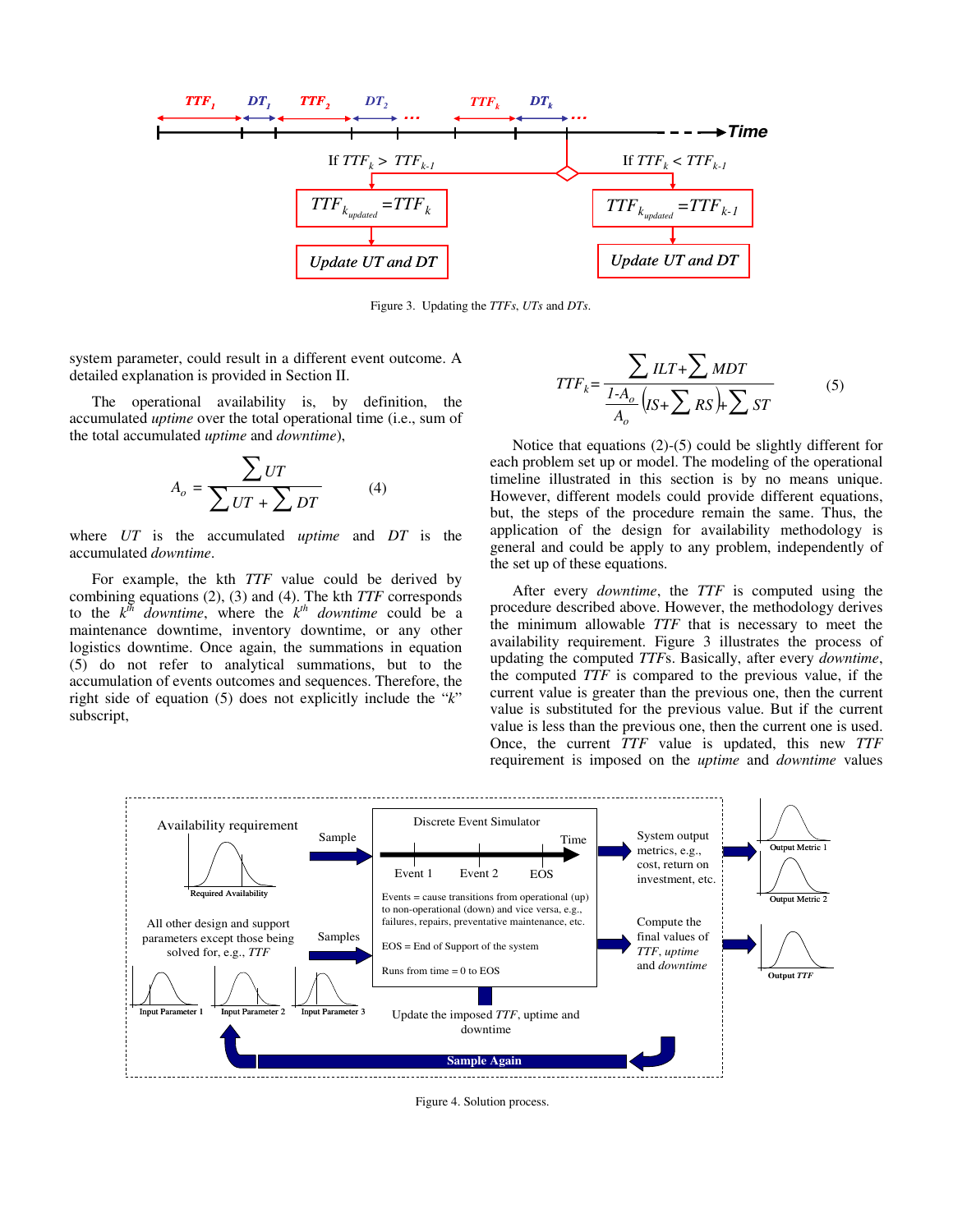through equations (2) and (3). Finally, the model uses the updated *TTFs*, *uptimes*, and *downtimes* to compute other quantities of interest.

While considering an availability requirement that is expressed as a probability distribution is more realistic, it makes the process of determining the necessary system parameters to meet the availability requirement challenging, since every system instance could have a different availability requirement based on the sampled value from the probability distribution. Figure 4 shows the process used to generate a distribution of system parameter values using a discrete event simulator (the PHM ROI tool described earlier). The Monte Carlo implementation of the model samples the required availability distribution and other quantities that may be described as probability distributions, and then uses the quantities to solve for a value of the system parameter using the design for availability methodology. This process is repeated for each socket (a socket is an instance of an installation location for an LRU) in the population, resulting in histograms of system parameter values.

## *B. Application: Unscheduled Maintenance vs. Data-Driven PHM*

A detailed description of the inputs data used for this example is provided in Appendix A, for both unscheduled maintenance and data-driven approaches. For this example case study the optimal data-driven PHM prognostic distance was determined by selecting the prognostic distance resulting in a minimum life cycle cost. Where the prognostic distance is defined as the measure of how long the prognostic structure or prognostic cell is expected to indicate failure before the system actually fails [9]. This analysis has resulted an optimal prognostic distance of 600 operational hours (see Figure 5).

The right vertical axis in Figure 5 corresponds to the mean value of the allowable minimum *TTF* distribution corresponding to each prognostic distance. Since, for each prognostic distance there is a corresponding allowable minimum *TTF* distribution and life cycle cost distribution. However, the *TTF* and life cycle cost values shown on Figure 5 are the means of the generated *TTF* and life cycle cost distributions respectively.

While data-driven PHM could provide an opportunity to avoid unanticipated failures and perform more on-site scheduled repairs (since LRUs are maintained before they actually fail, i.e., a better chance to be repaired, rather than replaced or thrown away), a good understanding of the impact of a PHM implementation on the system parameters (e.g., maintenance planning and inventory management) is indispensable. One of PHM's key parameters is the prognostic distance, which could affect both the maintenance planning and inventory management. Small prognostic distances maximize the LRUs useful life, but result more unanticipated failures (more unscheduled maintenance events, i.e., expensive and larger maintenance time), thus, potentially increasing the maintenance *downtime*. Consequently, they require larger *TTF*s to produce larger *uptime* durations, since the pre-imposed *uptime*-*downtime* relationship has to be maintained in order to satisfy the availability requirement. In this case, the life cycle

cost is increased because of the cost of the unscheduled maintenance, i.e., unanticipated failures. On the other hand, large prognostic distances throw away considerable remaining useful life of the LRUs. Thus, increase the number of spares drawn from inventory and spares sent to the repair process, and potentially increase the inventory *downtime*. However, more failures are avoided (more scheduled maintenance, i.e., less expensive and shorter maintenance time). Similarly, to maintain the *uptime*-*downtime* relationship defined by the availability requirement, larger *TTFs* are required. In this case, the life cycle cost is increased by the cost of the repair process and inventory *downtime*.



Figure 5. Variations of life cycle with data-driven PHM prognostic distance.

The availability requirement considered in this subsection is shown on Figure 6. This availability requirement has been used as an input to the design for availability model. Figures 7and 8 show the resulting *TTF* distributions using unscheduled maintenance and data-driven PHM. The *TTF* distributions were generated through the process illustrated in Figure 4 and using the input data provided in Appendix A. The qualitative verification process, of the design for availability methodology, is provided in Appendix B.

By comparing the resulting *TTF* distributions for unscheduled maintenance and data-driven PHM approaches (Figure 8), data-driven PHM has allowed a lower *TTF*



Figure 6. Required availability distribution (input to the model).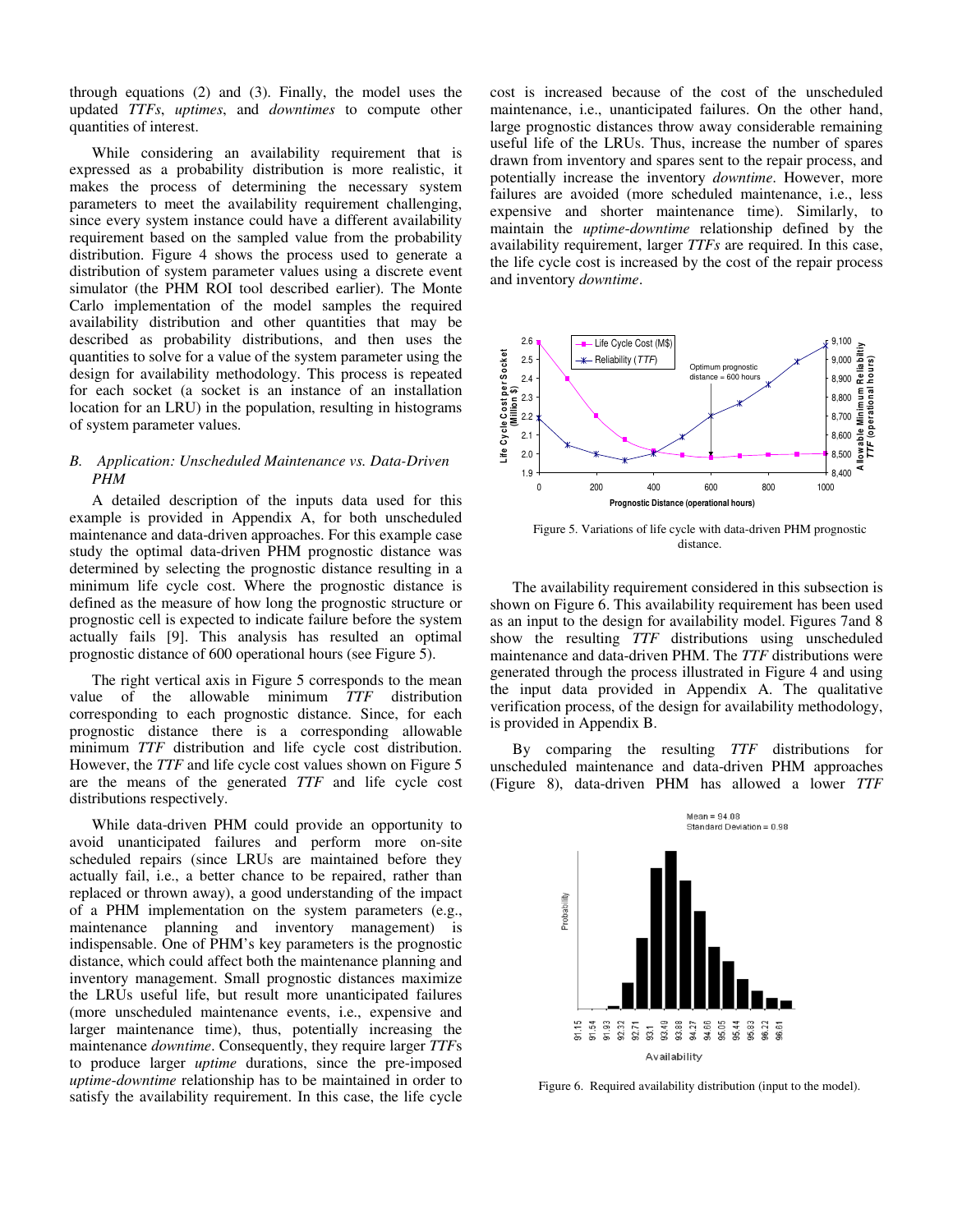

Figure 7. Computed *TTF* distribution for unscheduled maintenance and data-driven PHM.

requirement. This means, in this example, using a data-driven PHM approach relaxes (relative to unscheduled maintenance) the required *TTF* to meet the imposed availability requirement. This is a powerful result from the design for availability methodology, since the methodology doesn't only derive the necessary system parameters for a specific availability requirement, but it also reflects the impact of a PHM approach on the selected system parameters, thus, providing a better understanding of the relationship of a PHM implementation and the system parameters. Also, the methodology emphasizes the fact that a PHM implementation selection should incorporate all design, support and logistics parameters. In other words, based on the design, support, or logistics management, one PHM approach could be more feasible than the other.

Predicting the *TTF* distribution could be used to avoid the contract availability penalties, since a cost penalty could be assessed for not fulfilling the availability requirement specified in the contract. Also, the minimum allowable *TTF* information could be used to define requirement and provide feedback to the design process, since it is more expensive to design LRUs with larger *TTFs*. Finally, explicitly expressing the *TTF* distribution could be used to predict and understand system's behavior.

Figure 8 shows how practically the *TTF* results could be interpreted. For example, if the reliability (*TTF*) of each LRU is equal or greater than 9,000 operational hours, then the system manager would be 87% confident to meet the availability requirement under a data-driven PHM approach, and only 8% confident to meet the same availability requirement under an unscheduled maintenance approach.

## *C. Cost Analysis: Unscheduled Maintenance vs. Data-Driven PHM*

Figure 9 represents the accumulation of the life cycle cost per socket for both the data-drive PHM and unscheduled maintenance case. The data-driven PHM case resulted in an overall lower life cycle cost (mean = \$1,973,625) compared to



Figure 8. Computed *TTF* cumulative distribution function for unscheduled maintenance and data-driven PHM.

the unscheduled maintenance case (mean = \$2,469,334). The data-driven PHM case requires fewer spares throughout the support life of the system. This result is not intuitive. It is the unscheduled maintenance approach that would be expected to require the minimum number of spares; since the unscheduled maintenance events are usually performed upon the actual failure of the LRUs, thus maximizing the useful life of the LRUs, which results in the minimum number of spares. However, the counterintuitive result is primarily due to the ability to repair versus replace, i.e., early warning of failures in the data-driven PHM case provide an opportunity to schedule and perform on-site maintenance events that resulted in repairing most LRUs, because of the capability to intervene before a complete deterioration of the LRUs, while the system is not requested for operation (shorter and less expensive maintenance time). In the unscheduled maintenance case, most failures were resolved by replacing LRUs rather than repairing them.

In the data-driven PHM sustainment approach case the billing due date for the initial and most spare replenishment events occurred on a later date than the unscheduled maintenance case, therefore the cost of purchasing additional spares was smaller because due to the discount rate on money. The annual steps seen in Figure 9, are relatively larger for the data-driven PHM approach, because: more spares are held in the inventory (higher annual spares carrying cost), expensive spares (PHM recurring costs are added to LRU purchase price) and PHM infrastructure costs are annually accumulated. Finally, notice that the total accumulated *downtime* is constant for both cases (imposed by the availability requirement); this explains the small steps in Figure 9 for unscheduled maintenance case during the replenishment events at approximately years 4, 7, etc. (frequent short, i.e., less expensive, inventory *downtimes*), compared to the data-driven PHM case large steps at approximately years 7, 12, etc. (less frequent longer, i.e. expensive, inventory *downtimes*). On the other hand, the maintenance *downtimes* generated by the unscheduled maintenance case have been larger (unanticipated and unscheduled events) compared to the maintenance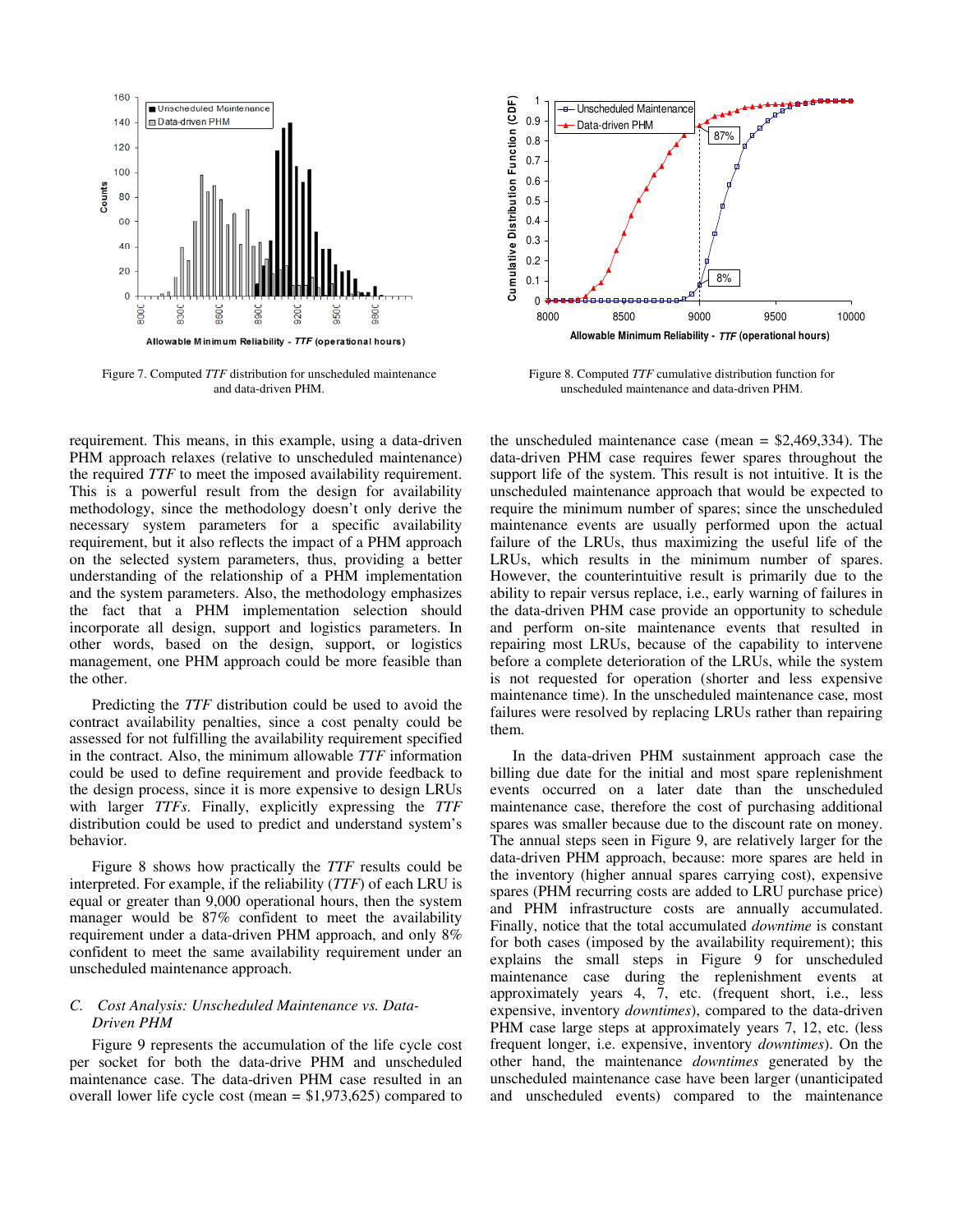

Figure 9. (a) Life cycle cost per socket for a data-driven PHM approach. (b) Life cycle cost per socket for an unscheduled maintenance approach.

*downtimes* generated by the data-driven PHM case (anticipated and scheduled events).

This cost analysis could have been even more favorable to the data-driven PHM case, since the modeling of the cost associated with improving an LRU's reliability (i.e., *TTF*) was not included. Figure 7 shows that, in this example, the unscheduled maintenance case required larger *TTFs* compared to the data-driven PHM case to meet the same availability requirement (Figure 6). Thus, if the cost of improving *TTFs* was included, then the larger *TTFs* requirement in the unscheduled maintenance case would have cost more, resulting in a larger life cycle cost for the unscheduled maintenance approach.

#### *D. Return on Investment (ROI) Analysis*

In this subsection, the return on investment (ROI) of a datadriven PHM approach relative to unscheduled maintenance is analyzed. The total life cycle cost per socket, for a data-driven PHM approach, was \$1,973,625 (mean), with an effective investment cost per socket of \$6,749 (mean), representing the cost of developing, supporting, and installing PHM. This cost was compared to the unscheduled maintenance approach, where the total life cycle cost per socket was \$2,469,334 (mean). Note that the investment cost for the unscheduled maintenance policy is by definition zero; since the ROI is computed to support an economic justification in investing in PHM, as opposite to the unscheduled maintenance case where there is no investment (i.e., zero investment) in PHM. A detailed description of the methodology of determining ROI for PHM systems is out of the scope of this paper, however, an indepth discussion of this methodology and its implementation are provided in [10].

Figure 10 shows the histogram of the computed ROI for 1000-socket population, using the inputs data provided in Appendix A. In this example, the computed mean ROI of investing in a data-driven PHM approach for the population of sockets was 71.23. This is relatively a large value of ROI, which is justified by the small PHM investment cost. Notice

that the ROI values in Figure 10 become negative. This means that there is a risk that implementing a data-driven PHM approach that meets the specified availability requirement for the system specified in Appendix A, could result in an economic loss, i.e., you could end up being worse off than unscheduled maintenance. Based on Figure 10, this example



Figure 10. Histogram of ROI for a 1000-socket population.

predicts that a data-driven PHM approach would result in a positive ROI (cost benefit) with an 87.3% confidence.

#### IV. DISCUSSION AND CONCLUSION

This paper illustrates the application of the design for availability methodology to PHM systems. The methodology uses an availability requirement to determine the unknown system design and support parameters; the approach is general and could be applied to any type of system even when uncertainties are included. The results presented in this work are primarily focused on the system parameters concurrently affecting both *uptime* and *downtime*.

A demonstration of the derivation of the reliability (*TTF*), as a parameter affecting both *uptime* and *downtime*, is provided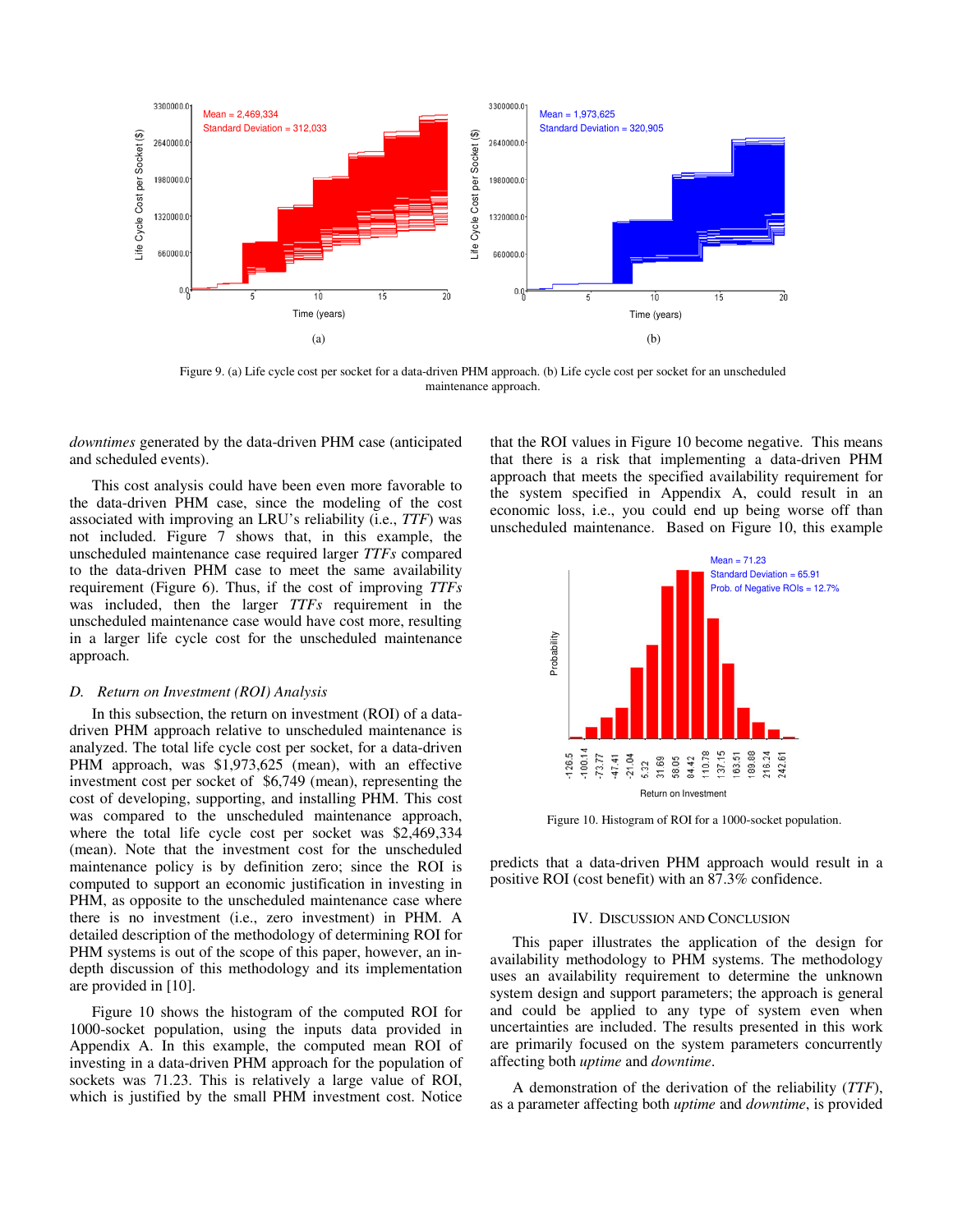in detail. The step-by-step demonstration shows how the necessary reliability of a system or subsystem could be determined, to meet a specific availability requirement. This reliability information could be crucial to availability contracts and to any system with high availability requirement.

The reliability analysis, for a data-driven PHM approach versus an unscheduled maintenance approach, shows that the computed necessary reliability to meet a specific availability requirement is explicitly dependent on the PHM approach used to maintain the system. The analysis also shows that each PHM approach produces a different life cycle. Basically, for the same availability requirement a system would require different reliability management based on the adopted maintenance policy. The "design for availability" application results demonstrate not only deriving the system parameters that are necessary to meet a specific availability requirement, but also provide a critical tool to understand the impact of a PHM implementation on each system parameter.

In the case study example, the PHM data-driven case has produced a lower life cycle cost compared to the Unscheduled Maintenance case. This has been motivated by: 1) the ability to repair versus replace, 2) the number of spares required to support the system, and 3) the discount rate on money. The cost analysis reflects the complexity of a true understanding of a PHM implementation and its impact on the life cycle management of the system. Only by adopting a complete approach that takes into consideration all system design, support and logistics parameters, that a realistic assessment of a PHM implementation could be performed.

The results presented in this paper and previous work [8] are focused on deriving single system parameters that are necessary to meet a specific availability requirement. However, the design for availability methodology could be extended to address the concurrent determination of multiple system parameters; which would involve two cases. First case, if system parameters are dependent, in other words if an explicit relationship between these unknown system parameters could be determined, then the application of the methodology is straightforward and sufficient to solve for the unknown dependent system parameters. Second case, if the system parameters are independent, then the inclusion of an optimization approach might be required at the conclusion of the 7th step (Section II) of the methodology; since the established relationships that are used to solve for the unknown system parameters might have more unknowns than the actual number of derived equations. However, even in this case (i.e., multiple independent unknown system parameters), the methodology is still efficient in terms of reducing the large and complex optimization "search-based" problem, where every generated set of system parameters may or may not satisfy the availability requirement; to a basic "non-search-based" problem where the unknown system parameters have to be optimized to satisfy one single relationship which is already predefined by the means of the design for availability methodology.

#### ACKNOWLEDGMENT

The authors would like to thank the more than 100 companies and organizations that support research activities at the Center for Advanced Life Cycle Engineering (CALCE) at the University of Maryland annually. Specifically, the CALCE Prognostics and Health Management Consortium members.

#### **REFERENCES**

- [1] D. Kececioglu, Maintainability, Availability, Operational Readiness, Engineering Handbook, Volume 1, Prentice Hall PTR, 1995.
- [2] F. E. Oliveto, An Optimal Sparing Model for the Operational Availability to Approach the Inherent Availability, in Proceedings of the Annual Reliability and Maintainability Symposium, 2001, pp. 252-257.
- [3] Y. Macheret, P. Koehn, and D. Sparrow, Improving Reliability and Operational Availability of Military Systems, in Proceedings of the IEEE Aerospace Conference, 2005.
- [4] C. H. Lie, C. L. Hwang, F. A. Tillman, Availability of maintained systems: a state-of-the-art survey. AIIE Trans. 9, 247-259, 1977.
- [5] I. C. L. Ng, R. Maull, and N. Yip, "Outcome-Based Contracts as a driver for Systems thinking and Service-Dominant Logic in Service Science: Evidence from the Defence industry," European Management Journal, vol. 27, no. 6, pp. 377-387, December 2009.
- [6] R. L. Beanum, "Performance Based logistics and contractor support methods," in Proceedings of the IEEE Systems Readiness Technology Conference (AUTOTESTCON), September 2006.
- [7] W. A. Hyman, Performance-based contracting for maintenance, NCHRP Synthesis 389, ISSN:0547-5570, 2009.
- [8] T. Jazouli and P. Sandborn, A Design for Availability Approach for Use with PHM, Proceedings of the International Conference on Prognostics and Health Management, October 2010.
- [9] P. A. Sandborn and C. Wilkinson, A maintenance planning and business case development model for the application of prognostics and health management (PHM) to electronic systems, Microelectronics Reliability, vol. 47, no. 12, pp. 1889-1901, December 2007.
- [10] K. Feldman, T. Jazouli, and P. Sandborn, A methodology for determining the return on investment associated with prognostics and health management, IEEE Trans. On Reliability, vol. 58, no. 2, pp. 305- 316, June 2009.
- [11] A. Henkle, C. Lindsey, and M. Bernson, Southwest Airlines: A review of the operational and cultural aspects of Southwest Airlines, Operations Management Course Presentation, Sloan School of Management, Summer 2002.
- [12] Federal Aviation Administration, Investment Analysis Benefit Guidelines: Quantifying Flight Efficiency Benefits, Version 3.0, Investment Analysis and Operations Research Group, June 2001.
- [13] A. Henkle, C. Lindsey, and M. Bernson, Southwest Airlines: A review of the operational and cultural aspects of Southwest Airlines, Operations Management Course Presentation, Sloan School of Management, 2002.

#### APPENDIX A – DATA SUMMARY FOR CASE STUDIES

This Appendix represents a simplified version of the case study that appeared in [10]. This Appendix provides model inputs and assumptions that are used for the example analyses presented in Section III. Only the most relevant inputs for this specific application of the design for availability model are provided here; for a more detailed inputs data refer to [10]. The LRU used in this example is an avionics multifunction display (MFD). The implementation costs are summarized in Table A.1. The discount rate on money used was 0.07 (constant over time).

The cost per hour out of service is \$500 and \$5092 for scheduled maintenance and unscheduled maintenance (assuming during mission failures) respectively. However, it is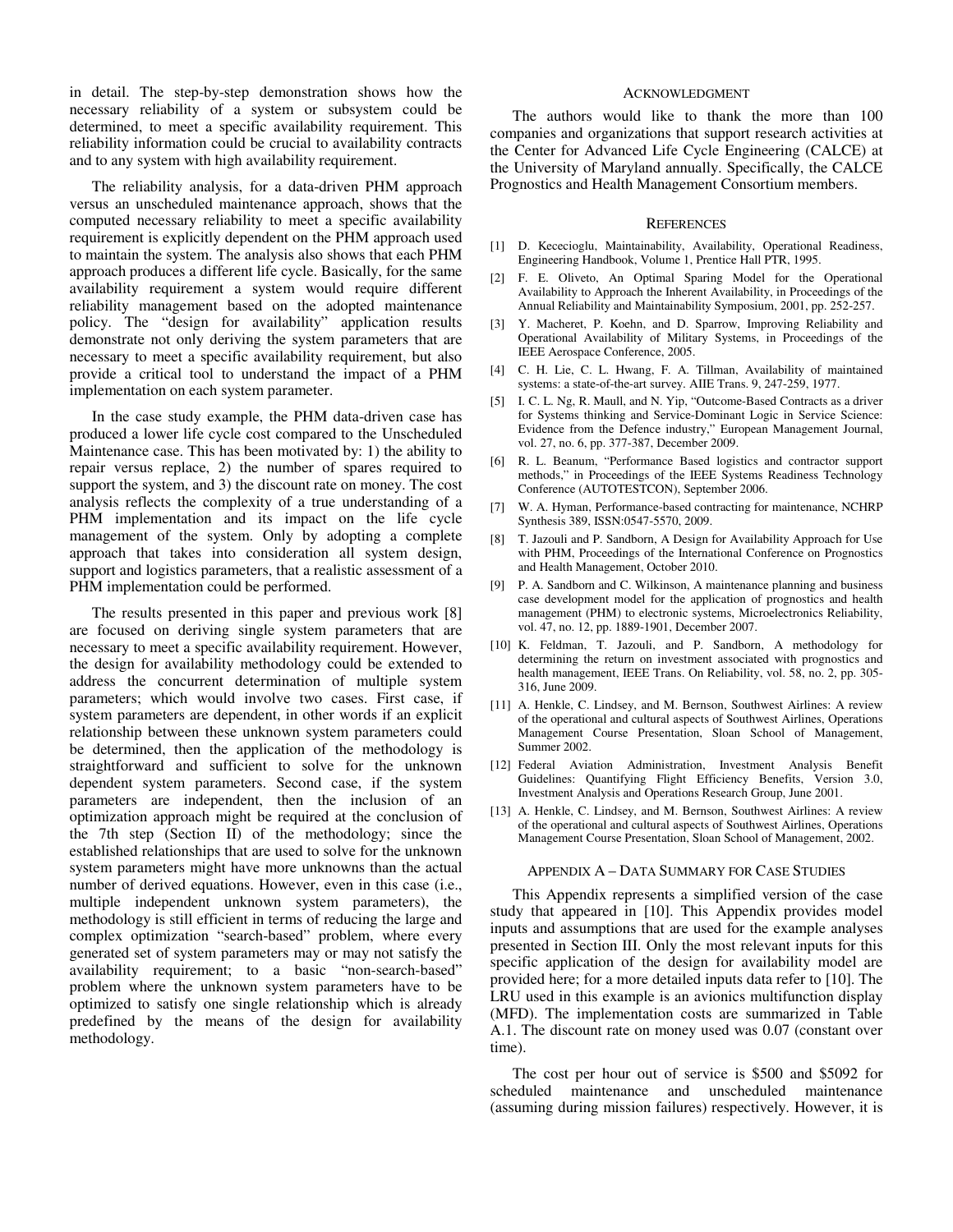

Figure B.1. (a) Required availability distribution (input to the model). (b) Availability distribution generated (output of the discrete event simulator) using the computed *TTF* (Figure B.2a) for unscheduled maintenance. (c) Availability distribution generated (output) using the computed *TTF* (Figure B.2b) for data-driven PHM.

assumed that if the multifunction display (MFD) is not functional and the inventory is out of spares, thus the aircraft is grounded for more than 24 hours waiting for spares replenishment; then the value of an hour out of service drops to 10% of the cost of the original aircraft being out of service. The operational profile is summarized in Table A.2 [10, 11], and a 20 years support life was chosen based on [12].

| Table A.1. Implementation Costs |                                      |                                            |  |  |  |  |
|---------------------------------|--------------------------------------|--------------------------------------------|--|--|--|--|
| Frequency                       | Type                                 | Value                                      |  |  |  |  |
| <b>Recurring Costs</b>          | Base cost of an LRU<br>(without PHM) | \$25,000 per LRU                           |  |  |  |  |
| <b>Recurring Costs</b>          | Recurring PHM cost                   | \$155 per LRU<br>\$90 per socket<br>(CREC) |  |  |  |  |
| <b>Recurring Costs</b>          | Annual Infrastructure                | \$450 per socket<br>(CINF)                 |  |  |  |  |
| Non-Recurring<br>Engineering    | PHM cost                             | \$700 per LRU (CNRE)                       |  |  |  |  |

Table A.2. Operational Profile Factor Multiplier Total Support life: 20 years  $\vert$  2,429 flights per year 48,580 flights over support life

| 7 flights per day                                  | 125 minutes per<br>flight                             | 875 minutes in flight per<br>day   |  |
|----------------------------------------------------|-------------------------------------------------------|------------------------------------|--|
| 45 minutes<br>turnaround between<br>flights $[13]$ | 6 preparation periods<br>per day (between<br>flights) | 270 minutes between<br>flights/day |  |

|  | Table A.3. Spares Inventory |  |
|--|-----------------------------|--|
|  |                             |  |

| Factor                                                      | Quantity                                                 |  |  |
|-------------------------------------------------------------|----------------------------------------------------------|--|--|
| Initial spares purchased for each socket                    | 3                                                        |  |  |
| Threshold for spare replenishment                           | $\leq$ 1 spares in the inventory<br>per socket           |  |  |
| Number of spares to purchase per socket<br>at replenishment | 2                                                        |  |  |
| Spare replenishment lead time                               | 18 calendar months                                       |  |  |
| Spares carrying cost                                        | 10% of the beginning of year<br>inventory value per year |  |  |
| Billing due date when ordering<br>additional spares         | 2 years from purchase date                               |  |  |

Table A.3 summarizes the spares inventory (per socket) assumptions. This includes the spares carrying costs, which are incorporated into the LRU recurring costs.

### APPENDIX B – MODEL VERIFICATION

This appendix represents a qualitative verification of the design for availability methodology. The following three steps comprise the verification process:

- 1. Using the availability distribution requirement as an input to the design for availability model, determine the allowable minimum *TTF* distribution.
- 2. Use the *TTF* distribution generated in step 1 as an input to the existing PHM ROI simulation (described in Section III of this paper) to predict an availability distribution as an output.
- 3. Compare the availability distribution input requirement (used in step 1) to the availability distribution determined as an output (in step 2) – they should be equivalent.

The availability requirement considered in this Appendix is shown in Figure B.1a; which has been used as an input to the design for availability model. Figures B.2a and B.2b show the resulting *TTF* distributions using unscheduled maintenance and data-driven PHM respectively. In order to qualitatively verify the methodology, the *TTF* distribution (Figure B.2a) was used as an input to the PHM ROI tool discussed in Section III of this paper, while using an unscheduled maintenance approach. The PHM ROI tool used the *TTF* distribution along with the other inputs in the Appendix A and generated a resulting availability distribution (Figure B.1b). The two availability distributions (Figures B.1a and B.1b) are not expected to be absolutely identical (since this is a stochastic solution), but the means and standard deviations are very similar.